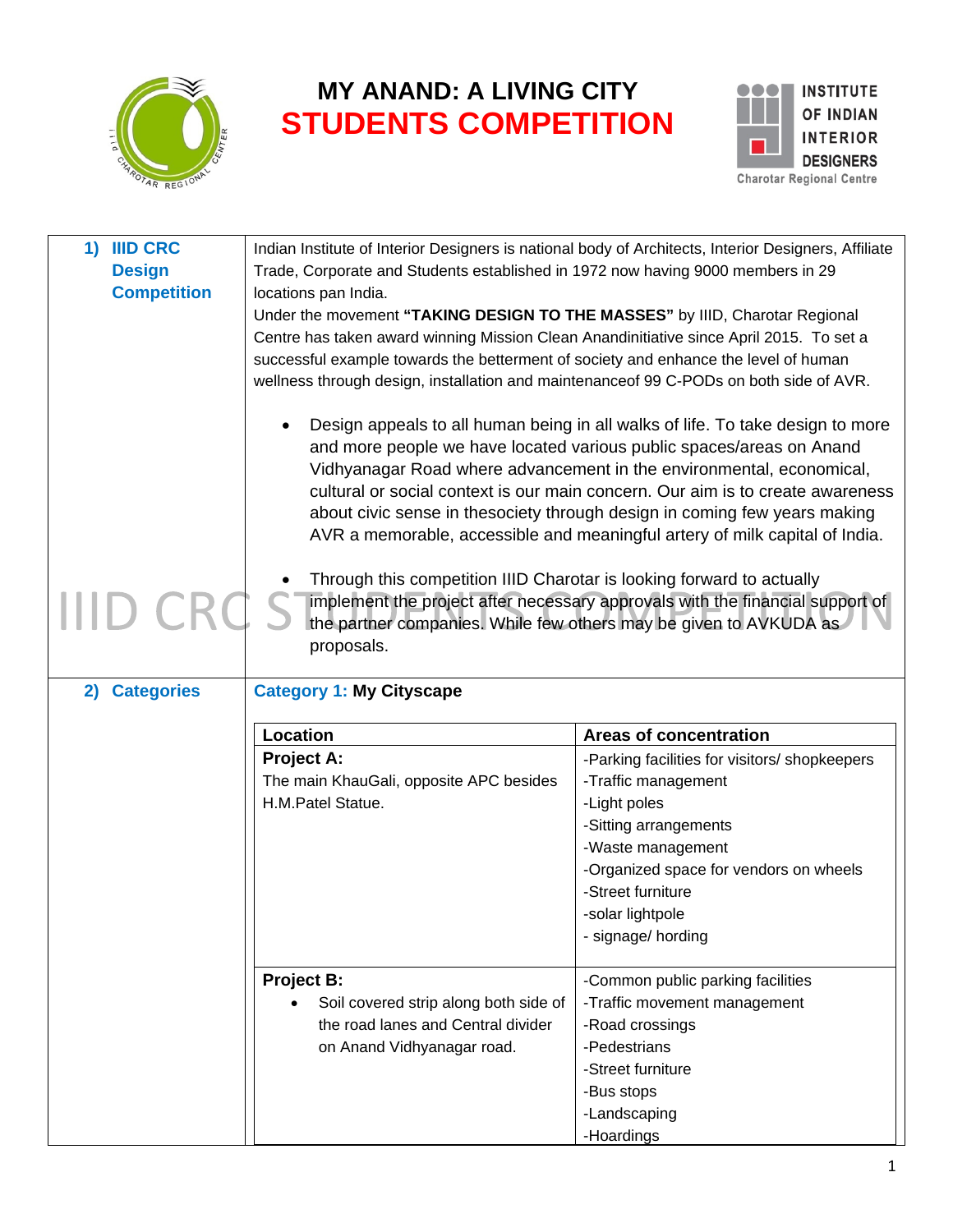|                                                   | <b>Category 2: Objects of Desire</b>                                                                                                                                                                                                                                                                                                  |
|---------------------------------------------------|---------------------------------------------------------------------------------------------------------------------------------------------------------------------------------------------------------------------------------------------------------------------------------------------------------------------------------------|
|                                                   | Todesign a product/ idea/ system/graphic, which can be applicable in above, mentioned<br>locations and optimizes human value for good living through various projects mentioned<br>below.                                                                                                                                             |
|                                                   | <b>C: Sculptures/Street Art</b><br>It should provide identity, meaning and value to the given urban space with practical<br>use of technology.<br>e.g.: an installation which can change as per solar movement or with rain drops or<br>wind velocity or which becomes public address messenger                                       |
|                                                   | D: Food waste sustainability<br>Considering the daily food waste at the Category 1- Project A, an innovative<br>design/technology solution for either recycle or to generate power or to make<br>fertilizer out of it or an example which solves the problem of waste disposal, hygiene<br>and bacterial growth.                      |
| <b>Submission</b><br>3)<br><b>Format</b>          | 3 nos.to maximum5 nos. of A3 size paper sheetscomposed in landscape<br>presentation with the participants number provided by IIID, category and project<br>code at bottom right-hand side of each sheet.<br>The proposal can be with hand drawn sketches/drawings or any drawings tools with<br>neatly placed notes, photographs etc. |
|                                                   | Plate 1<br>Analysis/data collection of existing urban public area. VIPETITIO<br>Plate 1                                                                                                                                                                                                                                               |
|                                                   | Plate 2<br>Problems encountered based on your data collection.                                                                                                                                                                                                                                                                        |
|                                                   | Plate 3, 4, 5<br>Description of the proposal on these sheets which clearly signifies the design proposal and is<br>easily communicative with a professional as well as a normal citizen to visualize those ideas.                                                                                                                     |
| <b>Eligibility &amp;</b><br>4)<br><b>Criteria</b> | Students of mentioned institutes. A special permission may be granted<br>for other interested institutes.                                                                                                                                                                                                                             |
|                                                   | APIED - Vallabh Vidhyanagar<br>1.<br>SMAID - New Vallabh Vidhyanagar<br>2.<br>SVIT - Vasad<br>3.<br>BVM - Vallabh Vidhyanagar<br>4.<br>GCET - Bakrol<br>5.<br>ADIT - New Vallabh Vidhyanagar,<br>6.<br>CHARUSAT - Changa<br>7.<br>Fine Arts College - Vallabh Vidhyanagar<br>8.                                                       |
|                                                   | <b>Group members</b><br>Students are allowed to form intra / inter college groups from above mentioned<br>colleges with one of the faculty as guide. Members of the group must not exceed<br>more than five including the guide if any.                                                                                               |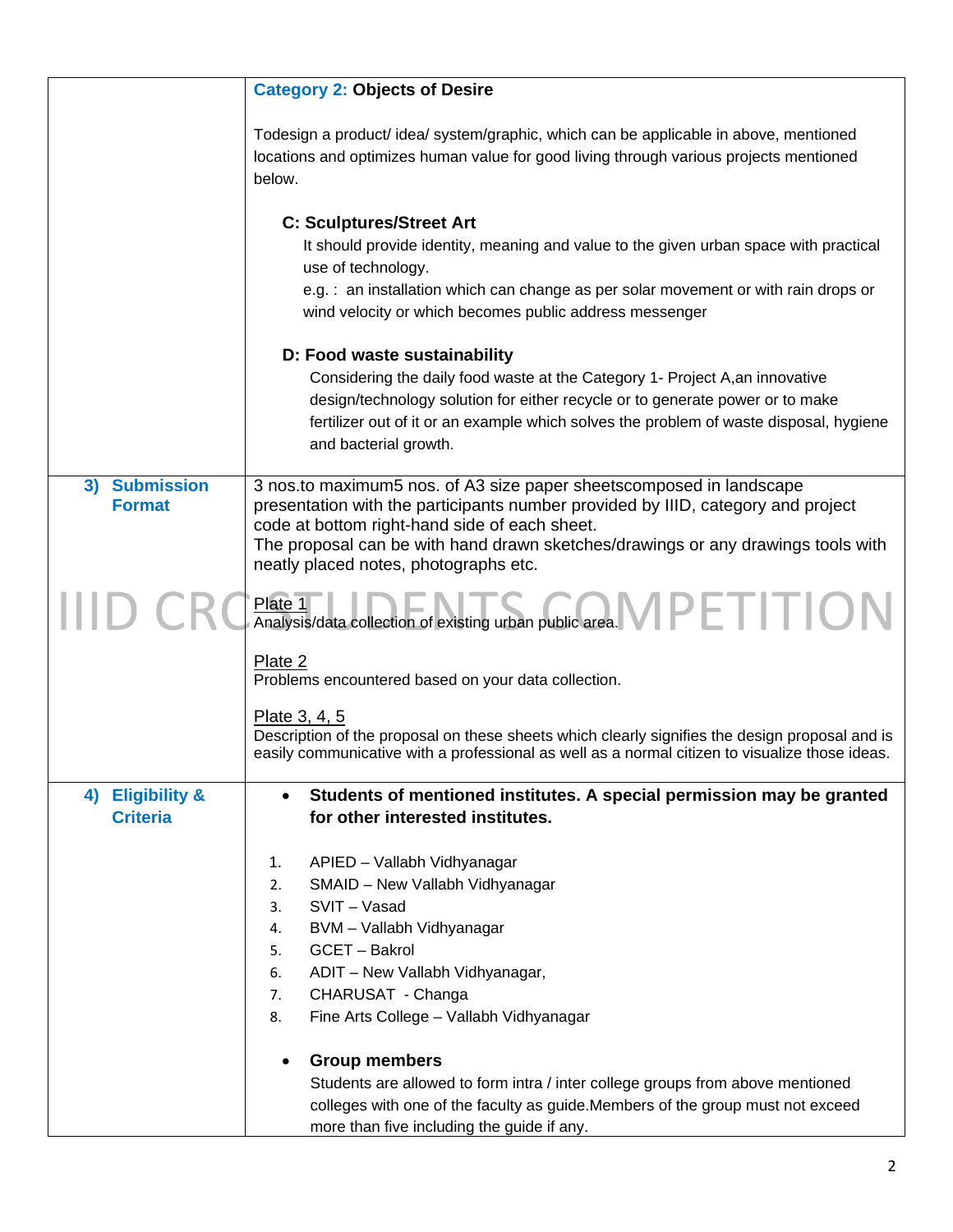|                     | <b>Entry limit</b>                                                                                                                                                                                                                                                                                                                                                                                          |
|---------------------|-------------------------------------------------------------------------------------------------------------------------------------------------------------------------------------------------------------------------------------------------------------------------------------------------------------------------------------------------------------------------------------------------------------|
|                     | Submission of one or more projects in both the categories is open for all.                                                                                                                                                                                                                                                                                                                                  |
|                     |                                                                                                                                                                                                                                                                                                                                                                                                             |
|                     | <b>Procedure</b><br>To Register: Log on to IIID Charotar Facebook page. You will find Students<br>$\circ$<br>competition event page there. Download the registration form, print it front<br>and back(duplex), fill it, submit the hard copy of the registration form to<br>Ar. Rachita Patel along with administration charges worthINR 500/- at<br>"Comfy", Near Bhaikaka Statue, VallabhVidyanagar.      |
|                     | A soft PDF copy of the registration form must be send by email on<br>iiidcharotartdm@gmail.com                                                                                                                                                                                                                                                                                                              |
|                     | Call for assistance: Send your questions if any to our official email<br>$\circ$<br>iiidcharotartdm@gmail.com                                                                                                                                                                                                                                                                                               |
|                     | Submit your final designs :<br>$\circ$<br>Hard copies in a separate cover to Ar. Rachita Patel at Comfy, near<br>BhaikakaStatue, Vidhyanagar.                                                                                                                                                                                                                                                               |
|                     | A soft PDF copy of the final design must be send by email on<br>iiidcharotartdm@gmail.com                                                                                                                                                                                                                                                                                                                   |
|                     | IIID Charotar reserves all right of acceptance, rejection, alteration to the<br>$\circ$<br>competition theme/category, timeline, implementation, design and idea, prize<br>amount.<br>Participants whose idea/design will be chosen for execution must involve<br>themselves for further development process.<br>Decision of the jury is final and abiding to all.<br>O                                     |
| <b>Awards</b><br>5) | 1 <sup>st</sup> prize worth INR51,000/- totally to be divided equally amongst the                                                                                                                                                                                                                                                                                                                           |
|                     | participants.<br>Prize worth INR 25,000/- totallyto be divided equally amongst the<br>participants.                                                                                                                                                                                                                                                                                                         |
|                     | Certificate of participation shall be given to all participants.<br>Mention in all press/media shall be made with institute name.<br>Selected designs will be given an opportunity to be converted in liveprojects<br>andshall bear permanent name of the winner.<br>Special invitation will be send to attend public gathering where the proposals<br>shall be exhibited.                                  |
| 6) Timeline         | IIID CRC Competition Launch -March 19th2016, Saturday<br>$\bullet$<br>Registration deadline - March30 <sup>nd</sup> 2016, Tuesday<br>Call for assistance till - April $5th$ 2016, Tuesday<br>Submission -April 30 <sup>th</sup> 2016, Tuesday<br>Announcement of results–May 10 <sup>th</sup> 2016, Tuesday<br>$\bullet$<br>Exhibition and public announcement event - May 24th <sup>th</sup> 2016, Tuesday |